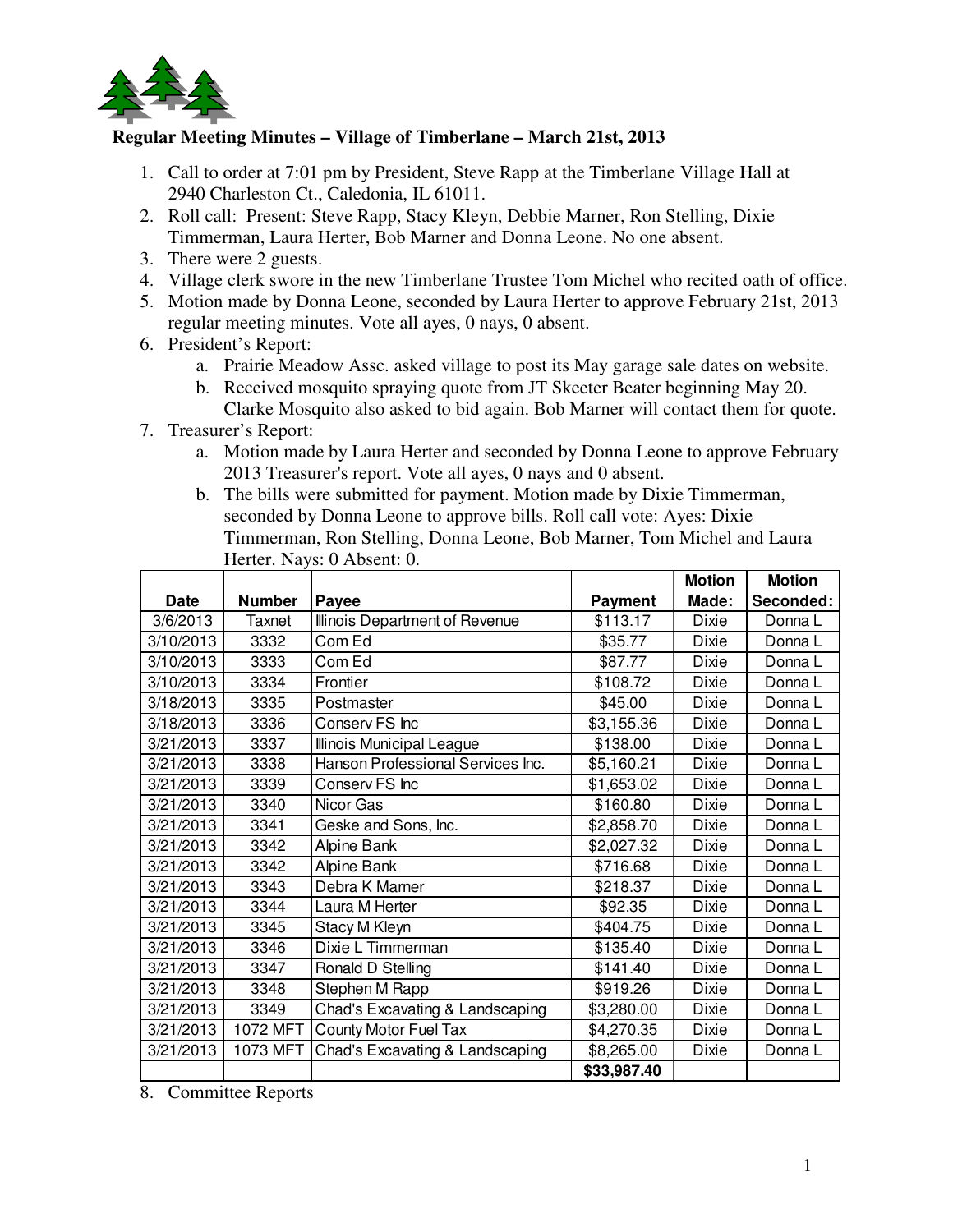- a. Finance
	- i. Carol Jackowski from Beggin Tipp Lamm LLC presented the 2012 annual finance report. The village received favorable opinions from the auditors.
	- ii. Motion made by Bob Marner, seconded by Ron Stelling to approve the 2012 financial report. Vote all ayes, 0 nays, and 0 absent.
	- iii. Received favorable results from the Motor Fuel Tax Fund financial audit.
- b. Planning and Zoning
	- i. None.
- c. Roads/Highways/Bridges
	- i. One culvert permit or rural access permit was issued.
	- ii. IDOT and IDNR continue moving forward with Hanson Engineering on the disabled Orth Rd bridge. The latest include: the Public Notice of I.T.A Dept of Army Corps of Engineers submitted 2/20/13 verification report, proposed bridge replacement plan, and Hanson Engineering 3/8/13 report to IDOT.
	- iii. The trustees reviewed the application for rural access culvert permit for a new driveway access (130 ft L x 10 ft W) onto Wildflower Lane on the north side of the property. Motion made by Bob Marner, seconded by Laura Herter to approve the culvert permit for this request. Vote all ayes, 0 nays, and 0 absent.
	- iv. Ron Stelling posted the spring weight limits on village roads.
- b. Village Hall
	- i. None.
- 9. Old Business
	- a. Guest Tom Linderman, pastor of Grace Point Community Church, is seeking to rent or lease the village hall beginning April 21, 2013 on Sunday's from 8:00 am to noon for church activities. Tom released the insurance certification. Research by trustees concluded no change to village's tax exempt tax when leasing to a 501.C group. Steve Rapp received a draft lease from village attorney and trustees provided changes to it. Discussion continues with trustees.
- 10. New Business
	- a. Economic interest statements collected for annual submission by the clerk.
- 11. Open Actions from previous meetings:

| <b>Open Actions:</b>                                              | <b>Meeting</b> | <b>Contact</b>    |
|-------------------------------------------------------------------|----------------|-------------------|
| Options for the village hall outdoor signs need to be researched. | Nov 2010       | Trustees          |
| Bond remains open for \$15,000 waiting for final work to be done  | Late 2009      | <b>CES</b>        |
| from Kevin Bunge at Civil Engineering Services.                   |                |                   |
| Review Fee schedule for zoning change applications/construction   | Feb 2012       | Trustees          |
| Draft ordinance establishing a fine and legal costs for           | Feb 2012       | Village attorney  |
| falsification of any village documents.                           |                |                   |
| Check into securing the thermostat controls at the village hall.  | May 2012       | <b>Trustees</b>   |
| 25K inter-governmental agreement with Belvidere Township          | Aug 2012       | Village attorney  |
| Request to reduce speed limit on village portion of Dawson Lake   | Aug 2012       | Village attorney  |
| Single Waste Refuse collection consideration to investigate       | Nov 2012       | <b>Steve Rapp</b> |
| National Flood Insurance Program with FEMA                        | Dec 2012       | Trustees          |
| Waiting for a \$30,000 IL State grant funding                     | Dec 2012       | <b>Steve Rapp</b> |
| Mt. Carmel Stabilization Group quote to reconstruct Dawson Lake.  | Jan 2013       | Trustees          |